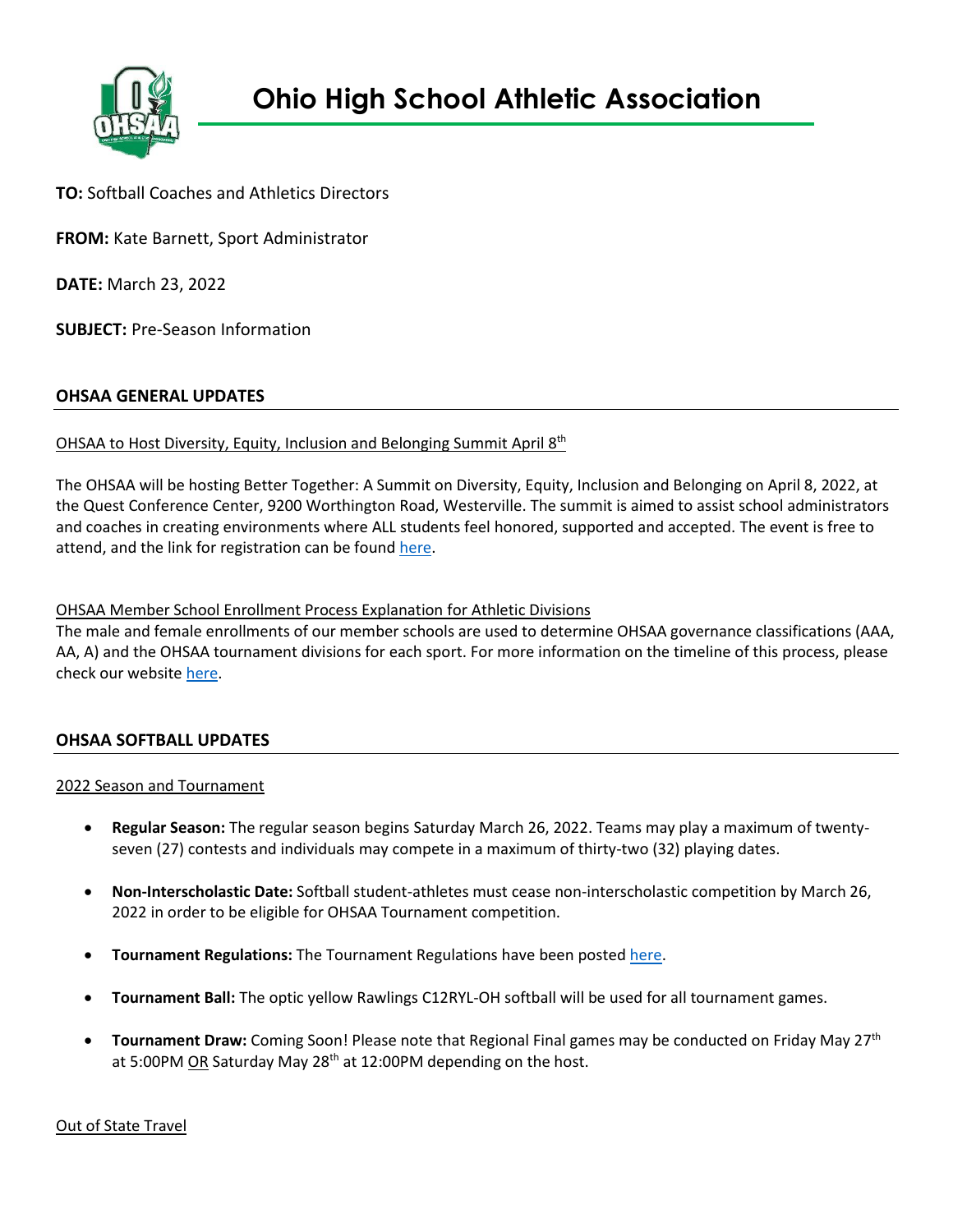Per Bylaw 9-2-1 below, a form is required for a team to travel out of state to any location that does not border Ohio.

**Bylaw 9-2-1:** Schools may travel out of state to compete in contests in states or provinces in Canada that border Ohio regardless of distance to travel. The states are Indiana, Kentucky, Michigan, Pennsylvania, and West Virginia. The province is Ontario. Additionally, schools may travel out of state one time per sport per interscholastic season to compete in contests in any location that does not border Ohio subject to approval from the Executive Director's Office. (Obtain the required form to request this travel permission [here\)](https://ohsaaweb.blob.core.windows.net/files/Eligibility/forms/NonBorderingStateApproval.pdf).

#### **Scrimmages**

This is just a reminder that teams are permitted four (4) scrimmages, or three (3) scrimmages and one (1) preview. Scrimmages must be considered the same for both teams and shall not count toward the win/loss record. Scrimmages and previews count as dates of competition; therefore, teams may scrimmage multiple teams in one day and the day count toward one scrimmage date of competition.

### **NFHS RULE INTERPRETATIONS AND REMINDERS**

### • **NFHS Rule 3-1-3 – Line up cards regarding suspended games**

The team's lineup card shall include first initial and last name, jersey number, position and batting order of each starting player and shall include each eligible substitute. PENALTY: After the lineup card has been submitted to and verified by the umpire and a change is subsequently made to a player/substitute name or number, or if a player/substitute is added to the lineup card, the umpire shall issue a team warning to the head coach of the team involved. Any further changes made to a player/substitute name or number results in the head coach being restricted to the dugout/bench area for the remainder of the game.

EXCEPTION IN OHIO: If a game is suspended and resumed on another date the head coach may make any number of additions to the list of players and substitutes or uniform number changes to the lineup card provided such changes are reported to the umpire immediately prior to the resumption of play on the new playing date.

Rationale: Due to weather conditions and darkness, suspended games with resumption of play on another date can be a common occurrence. This exception allows for lineup card numbering changes and player additions to be made in these situations without penalty. These changes and additions are often necessary for a variety of valid reasons – damaged uniforms, players moving from JV to varsity or vice versa, etc.

### • **NFHS Rule 1-8-1 – Non-traditional equipment in reference to bat sensors**

Bat sensors are attachments to the bat knob and are used to measure swing speed. They are not legal for NFHS play (Rule 1-8-1) and the NFHS has updated the penalty for use this season.

### • **NFHS Rule 6-2-2- - Drying Agents (i.e. Gorilla Gold)**

Drying agents comparable to powdered rosin and designed for use in softball are permissible and by rule do not require the player to wipe off the hand before making contact with the ball. Comparable drying agents are allowable unless they discolor and/or transfer material to the ball. Once the umpire notices discoloration or material that has been transferred to the ball from the drying agent being used, this material is no longer permitted (6-2-2). Since this is a violation of Rule 6-2-2 an illegal pitch is called if a pitch has been thrown when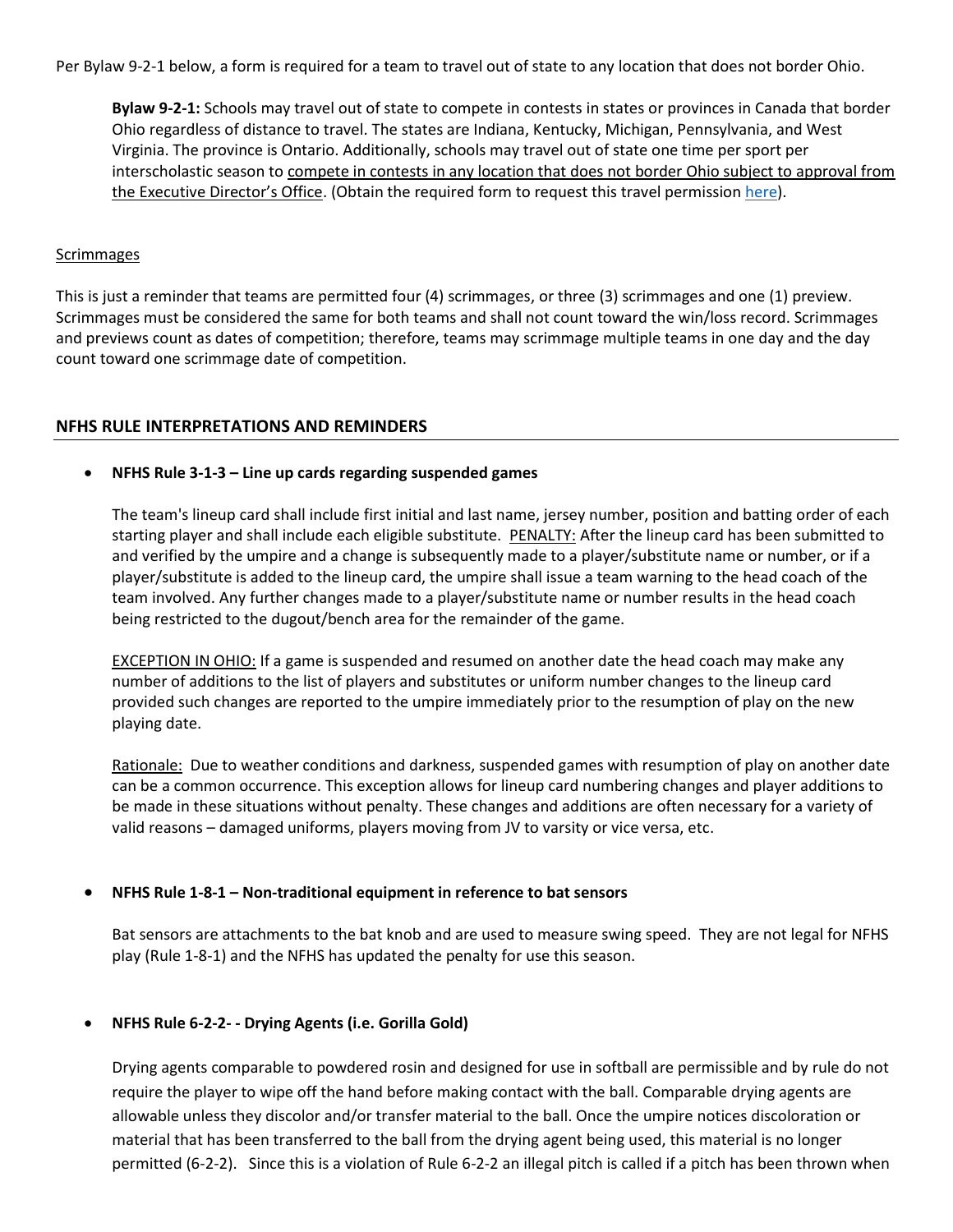the ball has such a substance on it.

Note: These products are designed to dry the player's hand without transferring material that would result in the ball becoming discolored or making it "tacky". Drying agents are allowed to be used unless/until it is noted that they have discolored the ball or transferred material onto the ball. If either of these conditions are noted at any point during the game, their use will no longer be permitted.

# • **NFHS Rule 3-2-12 – Jewelry or medical devises**

Players in the game are prohibited from wearing jewelry such as rings, watches, earrings, bracelets and necklaces (including cloth or string types). Religious and medical-alert medals are not considered jewelry. A religious medal must be taped and worn under the uniform. A medical-alert medal must be taped and may be visible.

Note: Daith Ear Piercings and other jewelry needed for medical reasons are permitted provided they are accompanied by a physician's note. Please submit a waiver request to Kate Barnett [\(kbarnett@ohsaa.org\)](mailto:kbarnett@ohsaa.org) for approval. The waiver must be available on site for the umpire to review.

# • **NFHS Rule 1-5 - Bats**

NFHS Softball recognizes and utilizes USA Softball's certification process. In order for a bat to be legal for use in NFHS softball it must be marked with the ASA 2000, 2004 or the USA Softball All-Games Certification Mark. All bats that are approved by USA Softball, formally ASA, for use in fast pitch play shall bear one of the markings shown below.



A list of non-approved bast can be found [here.](https://usa.asasoftball.com/e/BB1P2000.asp)

### • **NFHS Rule 1-3-3 - Softballs**

The ball specifications shall be as stated below. The new ball specifications are currently permissible and will be required January 1, 2025, for high school competition. Balls manufactured with the current specifications will be permitted for use through 2024.

| Play  | <b>Size</b> | <b>COR</b> | <b>Compression</b>  | <b>Weight/Circumference</b> |
|-------|-------------|------------|---------------------|-----------------------------|
| Fast  | 12"         | .47 max    | 375 lbs. max        | $61/4$ to 7 ounces          |
| Pitch |             |            | $*325$ lbs, $+/-50$ | $*6$ 1/2 to 7 ounces        |
|       |             |            |                     | 11 7/8 to 12 1/4 inches     |

Mandatory January 1, 2025